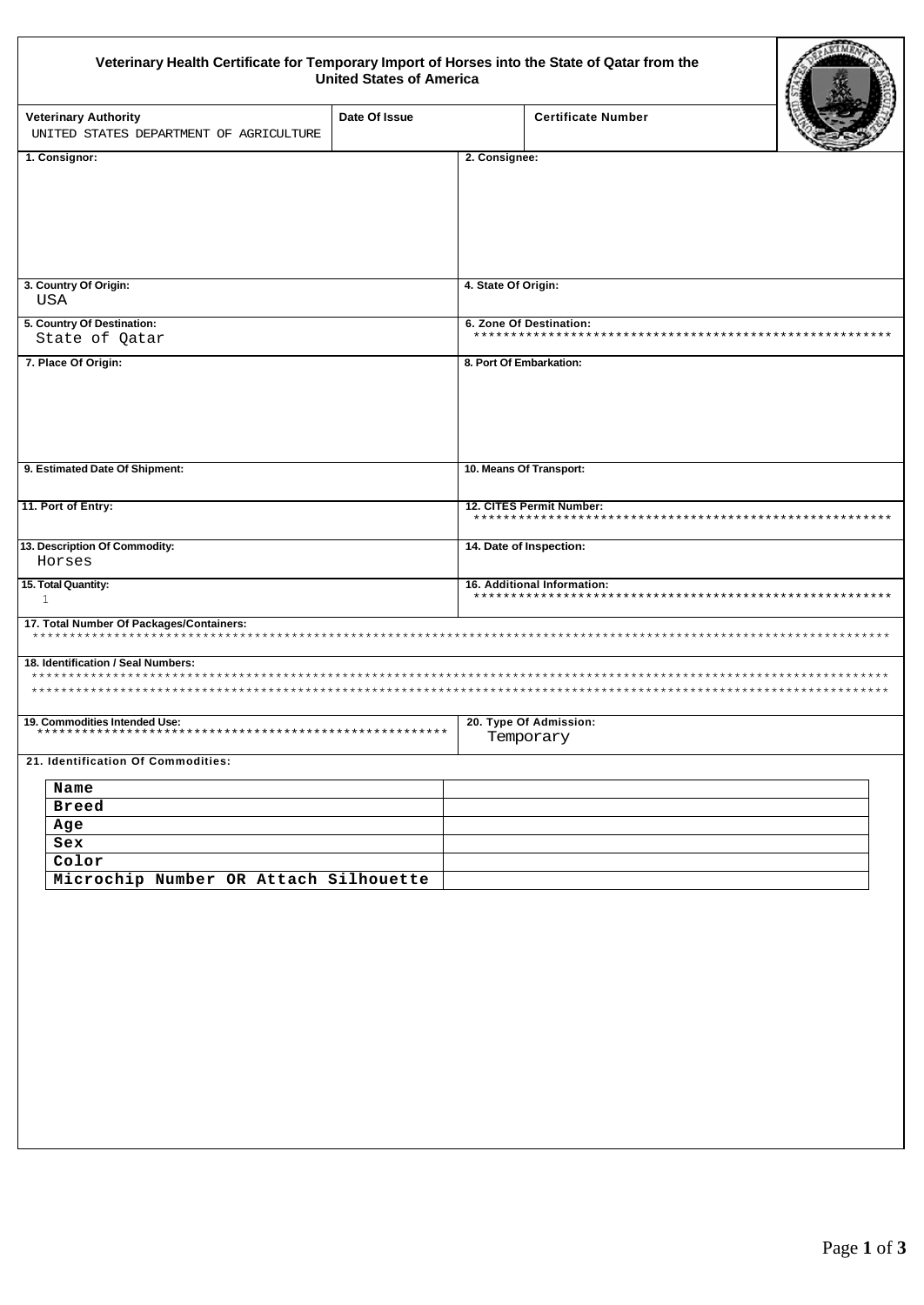Veterinary Health Certificate for Temporary Import of Horses into the State of Qatar from the<br>United States of America

| veterinary Health Certificate for Temporary import of Horses into the State of Qatar from the<br><b>United States of America</b>                             |               |                                       |  |  |
|--------------------------------------------------------------------------------------------------------------------------------------------------------------|---------------|---------------------------------------|--|--|
| <b>Veterinary Authority</b><br>UNITED STATES DEPARTMENT OF AGRICULTURE                                                                                       | Date Of Issue | <b>Certificate Number</b>             |  |  |
| <b>Certification Statements:</b>                                                                                                                             |               |                                       |  |  |
| I, the undersigned USDA accredited veterinarian, certify that the animal described above meets<br>the following requirements:                                |               |                                       |  |  |
| 1. To the best of my knowledge, the horse has not had any contact with equidae from a holding<br>that was subjected to quarantine for animal health reasons. |               |                                       |  |  |
| 2. The horse has been isolated from equidae of lesser health status for at least 30 days prior<br>to export under veterinary supervision.                    |               |                                       |  |  |
| 3. The horse was treated against internal and external parasites.                                                                                            |               |                                       |  |  |
| 4. The horse was examined and does not show any clinical signs of any infectious diseases.                                                                   |               |                                       |  |  |
| 5. Within 30 days of export, the horse was tested for equine infectious anemia, with negative<br>results, by the agar gel immunodiffusion (Coggins) test.    |               |                                       |  |  |
| Test Date:                                                                                                                                                   |               |                                       |  |  |
| 6. During the 60 days, but not less than 14 days, immediately prior to export, the horse was<br>vaccinated against Equine Influenza.                         |               |                                       |  |  |
| Date of Vaccination: ___________                                                                                                                             |               |                                       |  |  |
|                                                                                                                                                              |               |                                       |  |  |
| Name of Accredited Veterinarian                                                                                                                              |               | Name of USDA Veterinarian             |  |  |
| <b>Signature of Accredited Veterinarian</b>                                                                                                                  |               | <b>Signature of USDA Veterinarian</b> |  |  |
| Date                                                                                                                                                         | Date          |                                       |  |  |
|                                                                                                                                                              |               |                                       |  |  |

ARTMENS